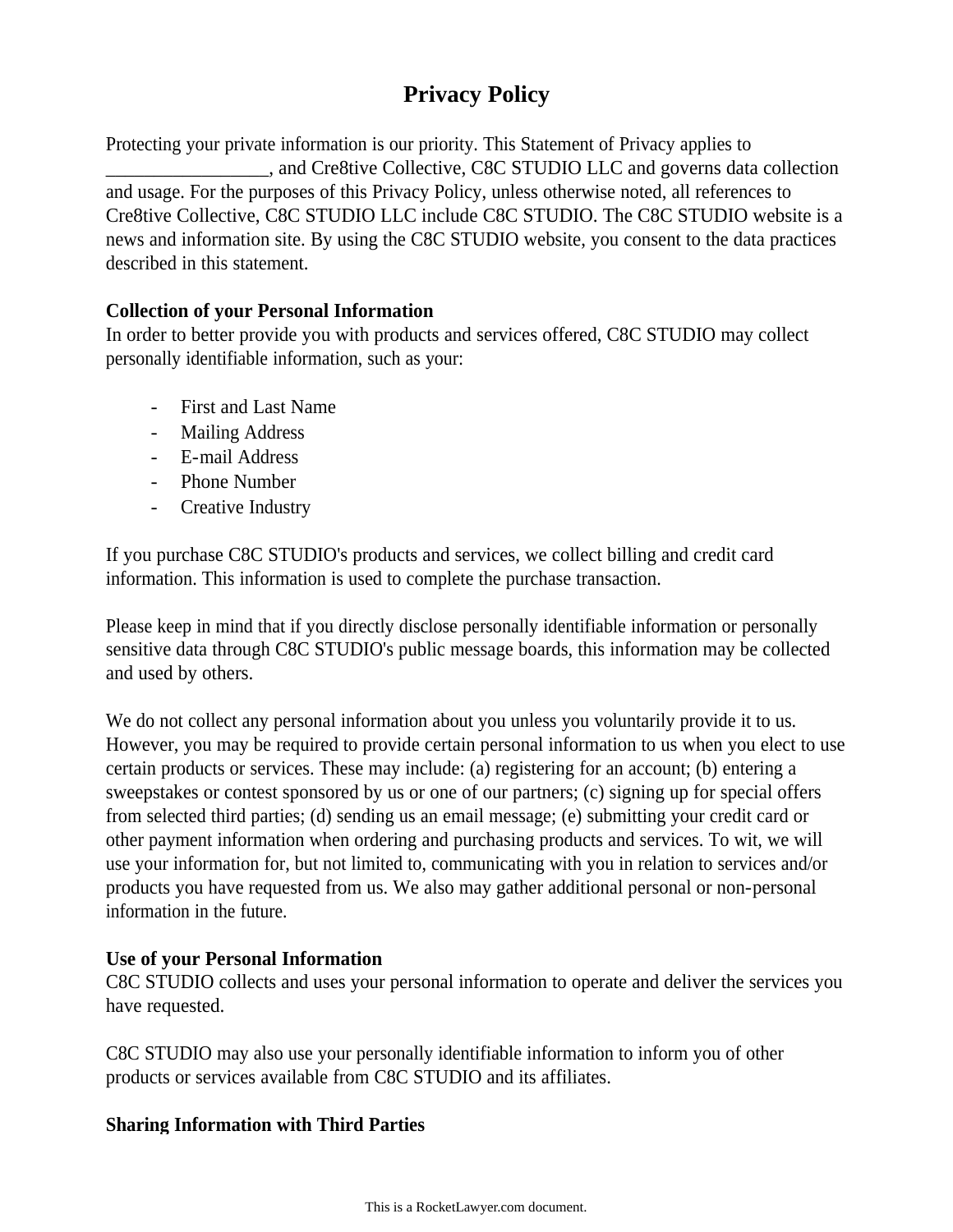C8C STUDIO does not sell, rent or lease its customer lists to third parties.

C8C STUDIO may, from time to time, contact you on behalf of external business partners about a particular offering that may be of interest to you. In those cases, your unique personally identifiable information (e-mail, name, address, telephone number) is not transferred to the third party. C8C STUDIO may share data with trusted partners to help perform statistical analysis, send you email or postal mail, provide customer support, or arrange for deliveries. All such third parties are prohibited from using your personal information except to provide these services to C8C STUDIO, and they are required to maintain the confidentiality of your information.

C8C STUDIO may disclose your personal information, without notice, if required to do so by law or in the good faith belief that such action is necessary to: (a) conform to the edicts of the law or comply with legal process served on C8C STUDIO or the site; (b) protect and defend the rights or property of C8C STUDIO; and/or (c) act under exigent circumstances to protect the personal safety of users of C8C STUDIO, or the public.

### **Automatically Collected Information**

Information about your computer hardware and software may be automatically collected by C8C STUDIO. This information can include: your IP address, browser type, domain names, access times and referring website addresses. This information is used for the operation of the service, to maintain quality of the service, and to provide general statistics regarding use of the C8C STUDIO website.

## **Use of Cookies**

The C8C STUDIO website may use "cookies" to help you personalize your online experience. A cookie is a text file that is placed on your hard disk by a web page server. Cookies cannot be used to run programs or deliver viruses to your computer. Cookies are uniquely assigned to you, and can only be read by a web server in the domain that issued the cookie to you.

One of the primary purposes of cookies is to provide a convenience feature to save you time. The purpose of a cookie is to tell the Web server that you have returned to a specific page. For example, if you personalize C8C STUDIO pages, or register with C8C STUDIO site or services, a cookie helps C8C STUDIO to recall your specific information on subsequent visits. This simplifies the process of recording your personal information, such as billing addresses, shipping addresses, and so on. When you return to the same C8C STUDIO website, the information you previously provided can be retrieved, so you can easily use the C8C STUDIO features that you customized.

You have the ability to accept or decline cookies. Most Web browsers automatically accept cookies, but you can usually modify your browser setting to decline cookies if you prefer. If you choose to decline cookies, you may not be able to fully experience the interactive features of the C8C STUDIO services or websites you visit.

### **Links**

This website contains links to other sites. Please be aware that we are not responsible for the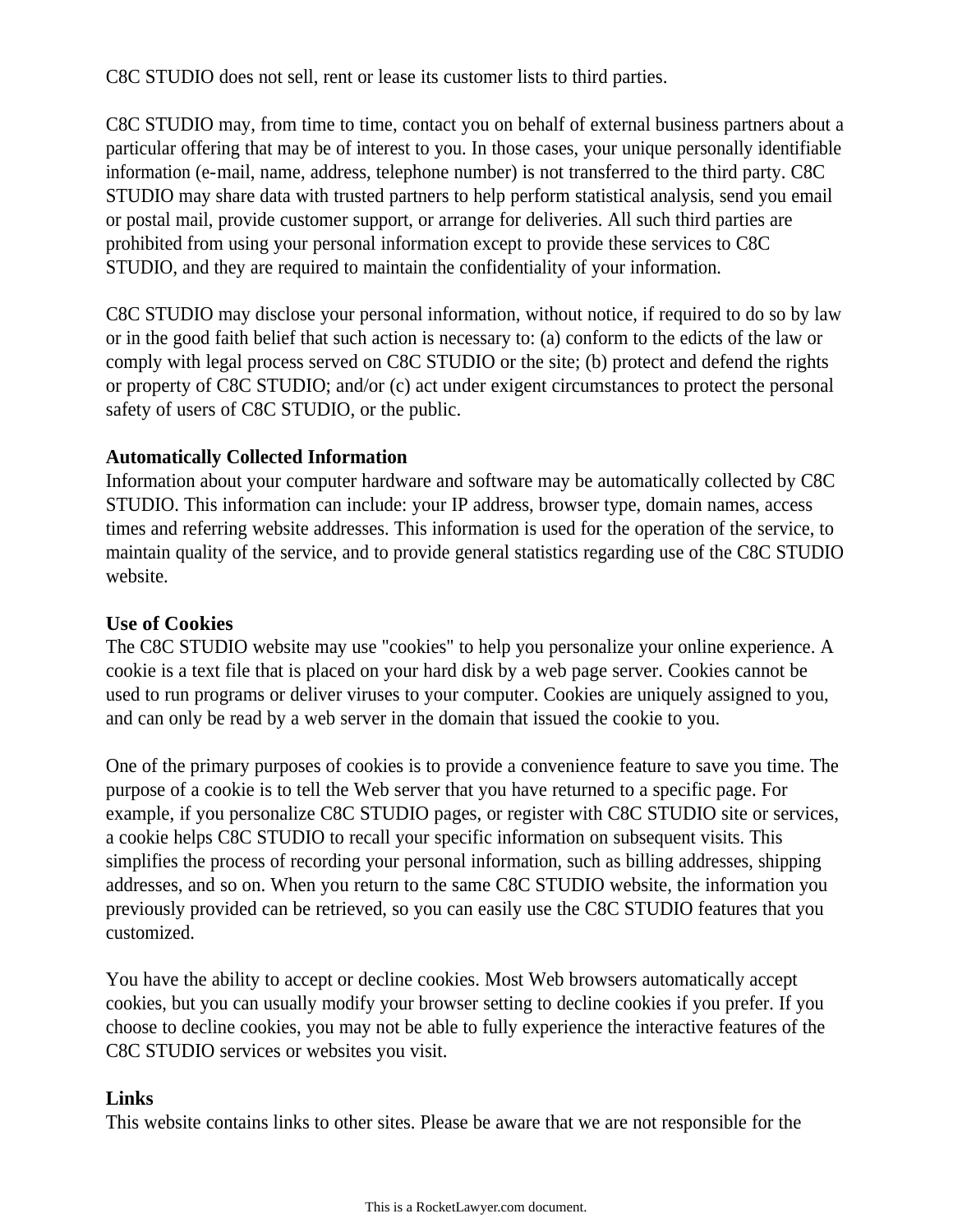content or privacy practices of such other sites. We encourage our users to be aware when they leave our site and to read the privacy statements of any other site that collects personally identifiable information.

# **Security of your Personal Information**

C8C STUDIO secures your personal information from unauthorized access, use, or disclosure. C8C STUDIO uses the following methods for this purpose:

- SSL Protocol

When personal information (such as a credit card number) is transmitted to other websites, it is protected through the use of encryption, such as the Secure Sockets Layer (SSL) protocol.

We strive to take appropriate security measures to protect against unauthorized access to or alteration of your personal information. Unfortunately, no data transmission over the Internet or any wireless network can be guaranteed to be 100% secure. As a result, while we strive to protect your personal information, you acknowledge that: (a) there are security and privacy limitations inherent to the Internet which are beyond our control; and (b) security, integrity, and privacy of any and all information and data exchanged between you and us through this Site cannot be guaranteed.

# **Right to Deletion**

Subject to certain exceptions set out below, on receipt of a verifiable request from you, we will:

- Delete your personal information from our records; and
- Direct any service providers to delete your personal information from their records.

Please note that we may not be able to comply with requests to delete your personal information if it is necessary to:

- Complete the transaction for which the personal information was collected, fulfill the terms of a written warranty or product recall conducted in accordance with federal law, provide a good or service requested by you, or reasonably anticipated within the context of our ongoing business relationship with you, or otherwise perform a contract between you and us;
- Detect security incidents, protect against malicious, deceptive, fraudulent, or illegal activity; or prosecute those responsible for that activity;
- Debug to identify and repair errors that impair existing intended functionality;
- Exercise free speech, ensure the right of another consumer to exercise his or her right of free speech, or exercise another right provided for by law;
- Comply with the California Electronic Communications Privacy Act;
- Engage in public or peer-reviewed scientific, historical, or statistical research in the public interest that adheres to all other applicable ethics and privacy laws, when our deletion of the information is likely to render impossible or seriously impair the achievement of such research, provided we have obtained your informed consent;
- Enable solely internal uses that are reasonably aligned with your expectations based on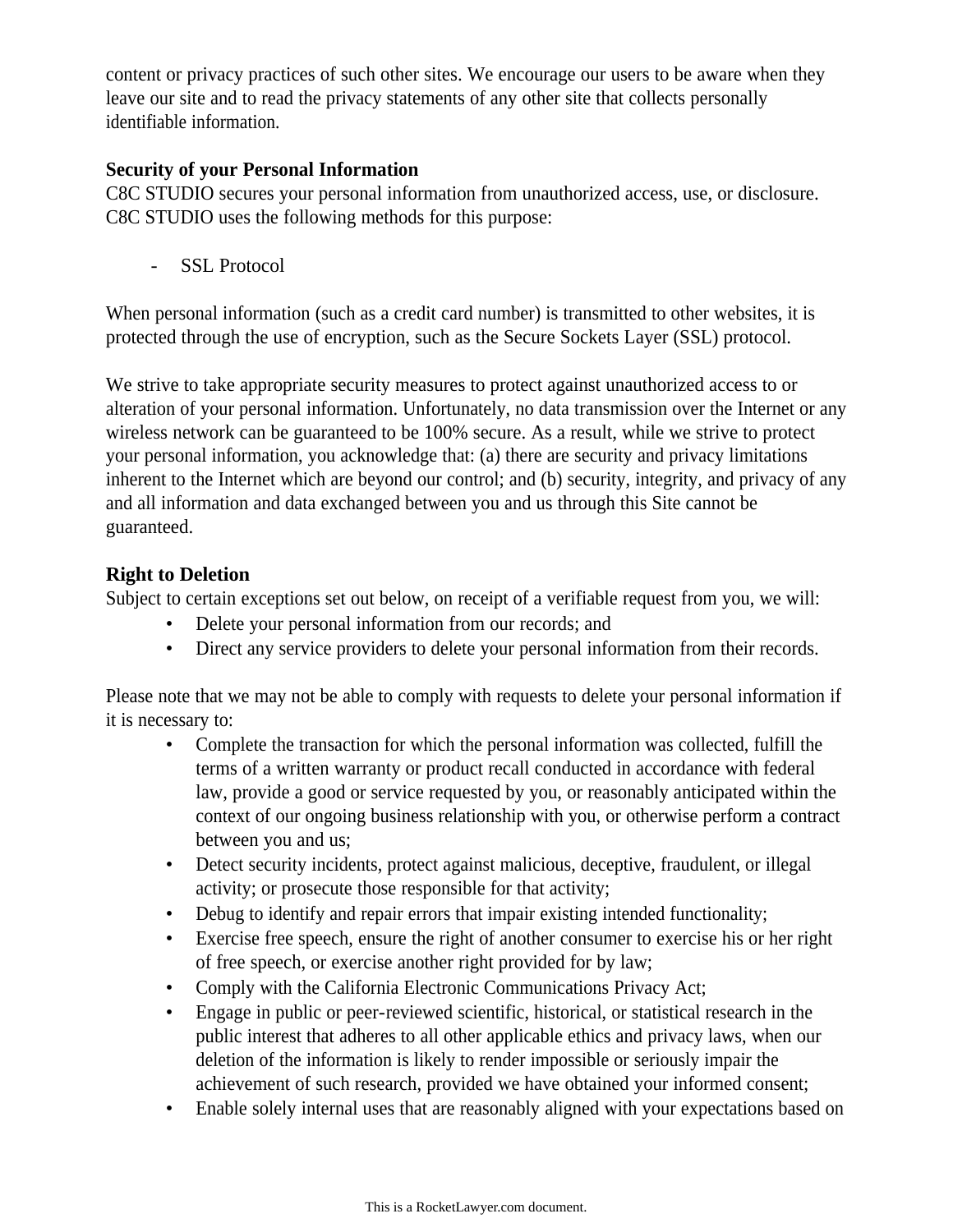your relationship with us;

- Comply with an existing legal obligation; or
- Otherwise use your personal information, internally, in a lawful manner that is compatible with the context in which you provided the information.

### **Children Under Thirteen**

C8C STUDIO does not knowingly collect personally identifiable information from children under the age of thirteen. If you are under the age of thirteen, you must ask your parent or guardian for permission to use this website.

### **Disconnecting your C8C STUDIO Account from Third Party Websites**

You will be able to connect your C8C STUDIO account to third party accounts. BY CONNECTING YOUR C8C STUDIO ACCOUNT TO YOUR THIRD PARTY ACCOUNT, YOU ACKNOWLEDGE AND AGREE THAT YOU ARE CONSENTING TO THE CONTINUOUS RELEASE OF INFORMATION ABOUT YOU TO OTHERS (IN ACCORDANCE WITH YOUR PRIVACY SETTINGS ON THOSE THIRD PARTY SITES). IF YOU DO NOT WANT INFORMATION ABOUT YOU, INCLUDING PERSONALLY IDENTIFYING INFORMATION, TO BE SHARED IN THIS MANNER, DO NOT USE THIS FEATURE. You may disconnect your account from a third party account at any time. Users may learn how to disconnect their accounts from third-party websites by visiting their "My Account" page. Users may also contact us via email or telephone.

### **E-mail Communications**

From time to time, C8C STUDIO may contact you via email for the purpose of providing announcements, promotional offers, alerts, confirmations, surveys, and/or other general communication. In order to improve our Services, we may receive a notification when you open an email from C8C STUDIO or click on a link therein.

If you would like to stop receiving marketing or promotional communications via email from C8C STUDIO, you may opt out of such communications by clicking on the UNSUBSCRIBE link.

# **External Data Storage Sites**

We may store your data on servers provided by third party hosting vendors with whom we have contracted.

# **Changes to this Statement**

C8C STUDIO reserves the right to change this Privacy Policy from time to time. We will notify you about significant changes in the way we treat personal information by sending a notice to the primary email address specified in your account, by placing a prominent notice on our website, and/or by updating any privacy information. Your continued use of the website and/or Services available after such modifications will constitute your: (a) acknowledgment of the modified Privacy Policy; and (b) agreement to abide and be bound by that Policy.

## **Contact Information**

C8C STUDIO welcomes your questions or comments regarding this Statement of Privacy. If you